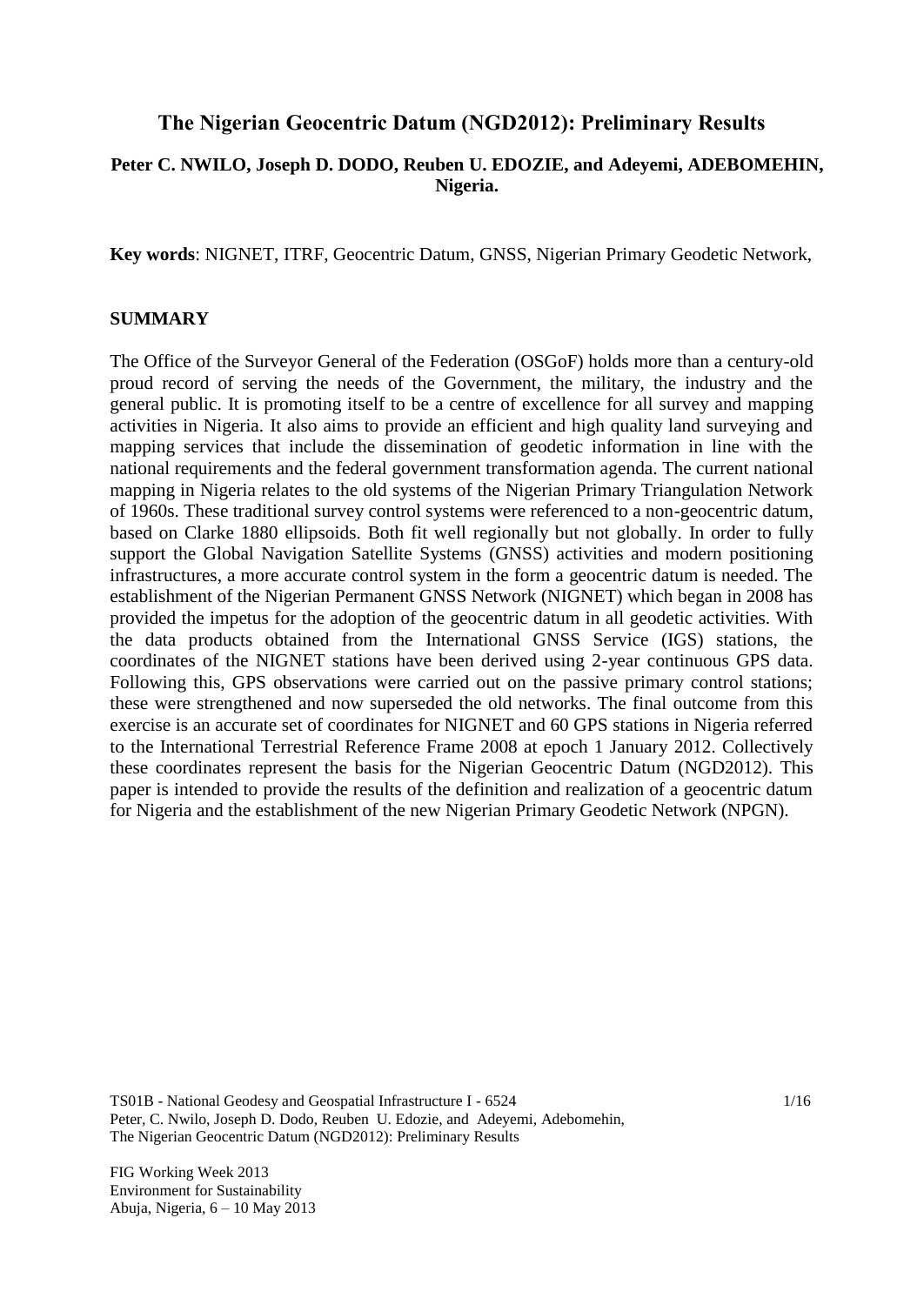# **The Nigerian Geocentric Datum (NGD2012): Preliminary Results**

## **Peter C. NWILO, Joseph D. DODO, Reuben U. EDOZIE, and Adeyemi, ADEBOMEHIN, Nigeria.**

### **1. INTRODUCTION**

The Office of the Surveyor General of the Federation is responsible for the maintenance of the national reference system on which all survey and mapping is based. Historically, datum have been established in many regions around the world since the 19th Century using conventional surveying techniques and procedures. Most of them were confined to small areas of the globe, fit to limited areas to satisfy national mapping requirements. In Nigeria, the conventional geodetic datum, the Minna Datum is based on the Clarke 1880 modified, which is regional in nature and generally not aligned with global geocentric coordinates frames.

Current trend indicates that many countries have implemented and adopted a geocentric coordinate frame for their geodetic datum. Such earth centred geocentric datum is difficult to define until the recent development of space based measuring systems. This is made possible because the space based positioning satellites revolve around the centre of mass of the earth and are therefore related to an earth centred or geocentric datum.

All modern GNSS use geodetic reference systems closely aligned with ITRF (e.g. the US GPS system's WGS84). The latest realisation of ITRF (ITRF2008) has a precision of a few millimetres and forms a robust basis for any regional or national geodetic datum. As the ITRF continues to stabilise, it is anticipated that differences between future realisations of ITRF will differ from one another by less than a few millimetres at a common epoch. Transformations from instantaneous ITRF to a fixed reference epoch of ITRF are straightforward using a measured ITRF site velocity for each station, defining the geodetic network, by using a deformation model; or by using a model of rigid plate motion to compute a site velocity (Altamimi *et al.*, 2007). A centimetre accurate geodetic datum forms the spatial foundation for any economic activity reliant on spatial data (cadastral surveys, urban and regional planning, land administration, resource extraction, agriculture, engineering, transport, asset management and navigation) as well as environmental monitoring, search and rescue operations and geophysical hazard mitigation (Abdulkadir, et al, 2003). Sharing of data is possible without the need for any transformation, if all users (e.g. different government departments and the private sector) are using the same datum. The resulting economic savings and benefits are immense.

In line with this development, the Federal Government of Nigeria through the Office of the Surveyor General of the Federation (OSGoF) set up surveying infrastructure throughout the country known as the Nigerian Permanent GNSS Network (NIGNET). The NIGNET is a network of GNSS Continuously Operating Reference Stations (CORS). Currently, there are 13 permanent NIGNET tracking stations operating 24 hours a day, which can provide positional solutions including movement in their relative positions due to tectonic plate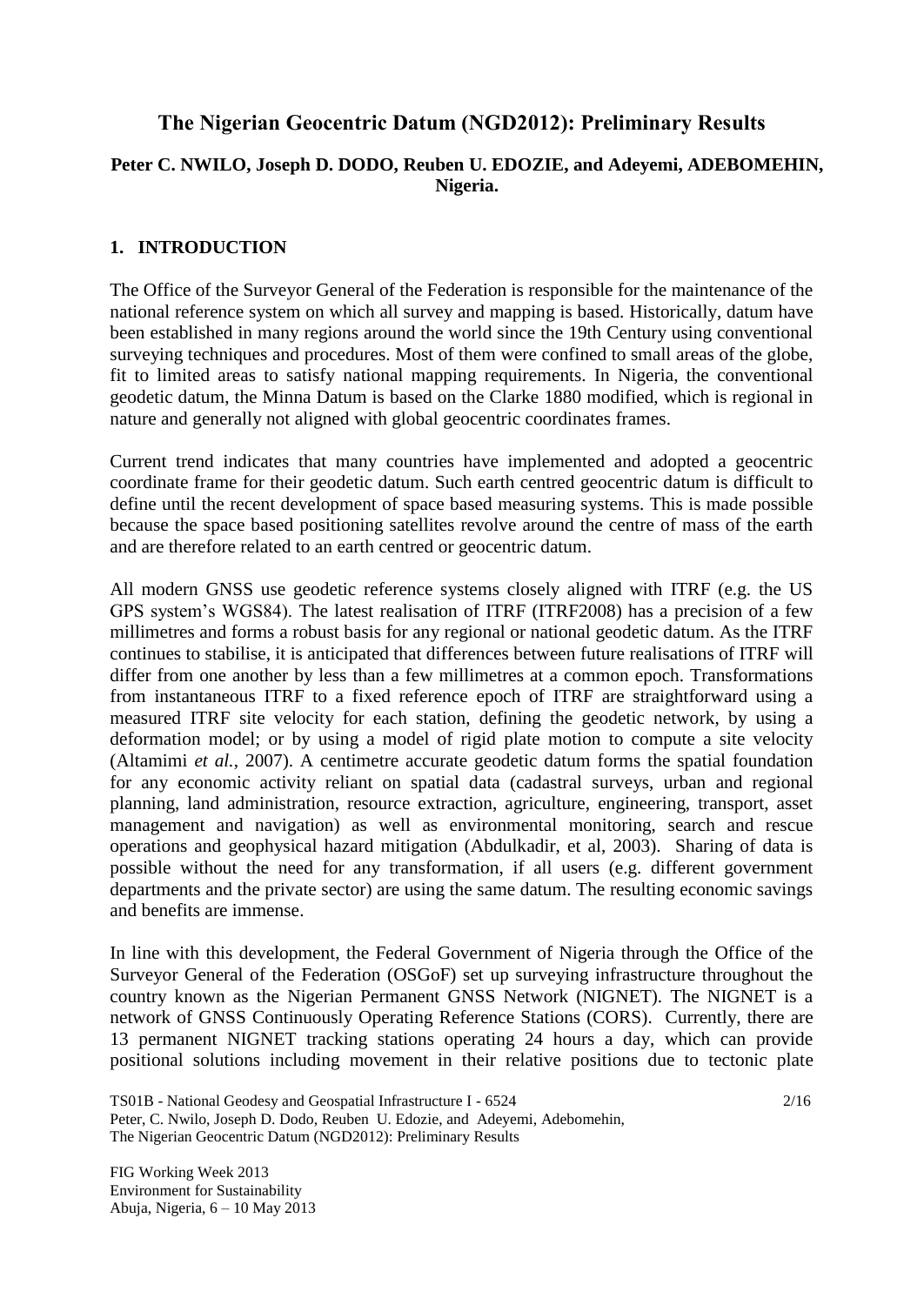activity. This network of permanent GPS tracking stations is known as the Zero Order Geodetic Network and it complies with international standards to provide the highest precision for positioning in Nigeria.

The adoption of a geocentric datum is therefore, inevitable considering that satellite positioning systems would have widespread use in this millennium and the positions referenced to the existing datum would not be compatible with such satellite derived positions. Furthermore, the adoption of a global geocentric datum would make datum unification a reality. Such a datum would allow for a single standard for the acquisition, storage and the use of geographic data, thus ensuring compatibility across various GIS applications (Abdulkadir, et al., 2003).

Nigeria has therefore joined the rest of the world to replace the traditional geodetic passive networks which are the basic infrastructure for Surveying and Mapping in any country. The eventual purpose is national development, security and defence, which is in line with the government's endeavour to improve its delivery mechanism. The NIGNET therefore, forms the National Geodetic Datum, which is a centimetre accurate geodetic datum forming the spatial foundation for any economic activity reliant on spatial data (cadastral surveys, urban and regional planning, land administration, resource extraction, agriculture, engineering, transport, asset management and navigation) as well as environmental monitoring, search and rescue operations and geophysical hazard mitigation.

In order to realize the adoption of a geocentric datum, OSGoF conducted research on the implementation of geocentric datum for mapping and cadastral survey. This paper presents the results and detailed information and procedure in the data processing of the Nigerian Permanent GNSS Network (NIGNET) and GPS observations carried out on some established GNSS Monuments in the country.

## **2. THE BENEFITS OF A GEODETIC DATUM BASED ON ITRF**

An ITRF based geocentric datum or CORS network will among others; (Dodo, et al, 2011)

- i. Provide direct compatibility with GNSS measurements and mapping or geographical information system (GIS) which are also normally based on an ITRF based geodetic datum
- ii. Allow more efficient use of an organization' spatial data resource by reducing need for duplication and unnecessary translation
- iii. Help promote wider use of spatial data through one user friendly data environment

Reduce the risk of confusion as GNSS, GIS and navigation systems become more widely used and integrated into business and recreational activities

# **3. IMPLEMENTATION OF GEOCENTRIC DATUM FOR NIGERIA**

The depiction of three-dimensional position is most conveniently represented by a regular

TS01B - National Geodesy and Geospatial Infrastructure I - 6524 Peter, C. Nwilo, Joseph D. Dodo, Reuben U. Edozie, and Adeyemi, Adebomehin, The Nigerian Geocentric Datum (NGD2012): Preliminary Results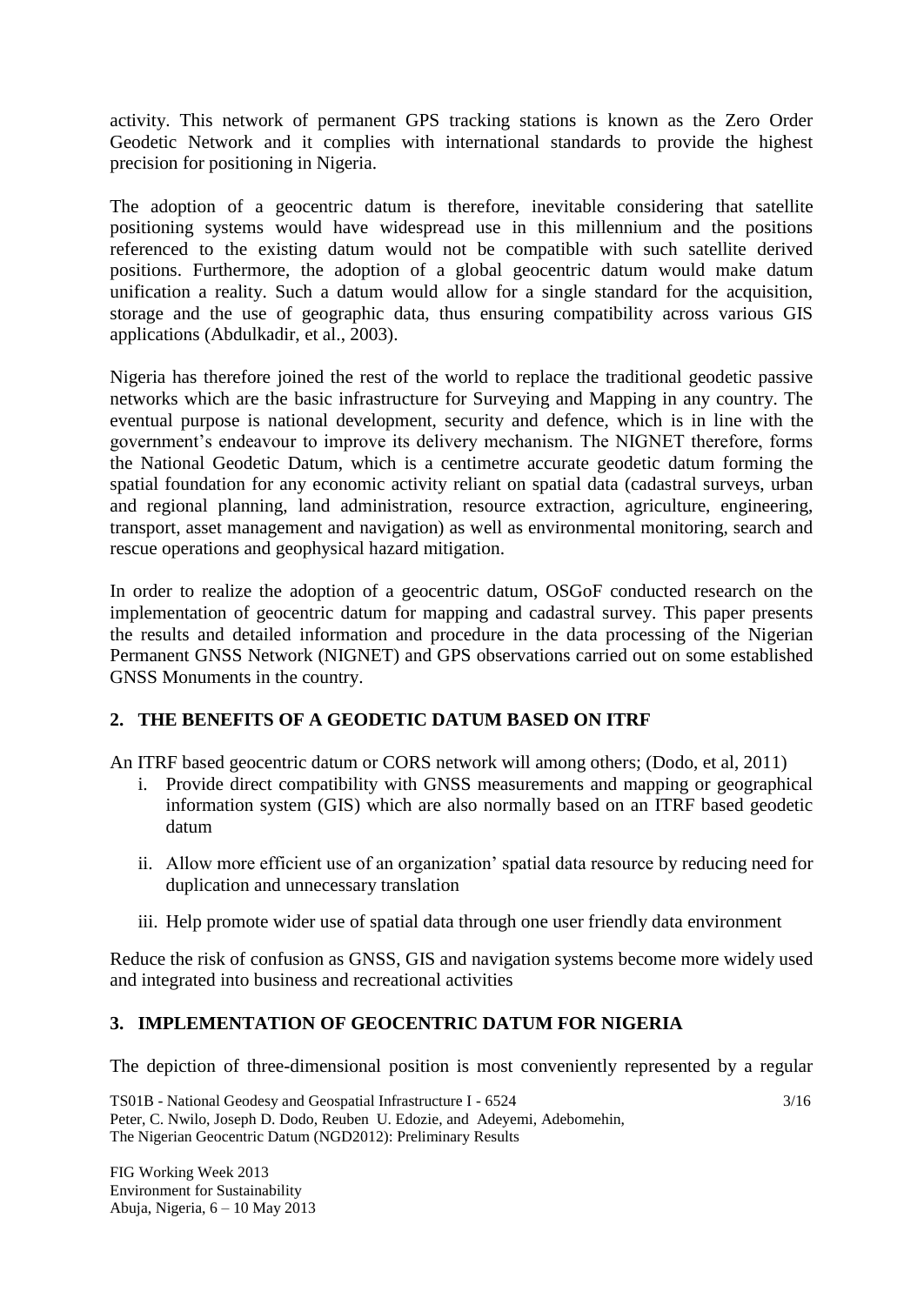mathematical model instead of the geoid, which is the equipotential surface of the earth's gravity field that coincides with the mean sea level. Currently, the best mathematical model is an ellipsoid defined with orientation and position as well as size and shapes to fit the globe. Modern geocentric datum has its origin (0, 0, 0) fixed at the Earth's centre of mass and the directions of their axes are defined by convention (Dodo, et al, 2011). The International Earth Rotation Services (IERS) maintains this present day terrestrial reference system through an International Terrestrial Reference Frame (ITRF), which is defined by adopting the geocentric Cartesian coordinates and velocities of global tacking stations derived from the analysis of VLBI, SLR, and GPS data (Bock, 1998). The implementation of geocentric datum for Nigeria will required the connection to such reference frame (ITRF). The following stages of realization of the geocentric datum include:

- i. GPS data collection for the Zero Order Geodetic Network.
- ii. Data processing and adjustment of Zero Order Geodetic Network.
- iii. Computation of the new geocentric datum coordinates at a specific epoch.
- iv. Derivation of transformation parameters.

### **4. COORDINATION OF NIGNET TO ITRF2008 AS A ZERO ORDER GEODETIC NETWORK**

ITRF2008 is the new realization of the International Terrestrial Reference System. The ITRF2008 has a precision of a few millimetres and forms a robust basis for any regional or national geodetic datum. ITRF is realised through a set of station coordinates of global terrestrial fiducial points based on over fifty-four sites and it combines solutions from four space techniques including Global Positioning System (GPS), Very Long Baseline Interferometry (VLBI), Satellite Laser Ranging (SLR), and Doppler Orbitography by Radiopositioning Integrated on Satellite (DORIS). The present estimated accuracy of the coordinates is about 2 to 5mm in position and 1 to 2mm/yr in velocity. The stability of the frame over 10 years is reported to be accurate to better than 0.5 ppb in scale or equivalent to a shift of about 3mm in station height and 4mm in origin (Altamimi, et al, 2007).

Many countries have modernised their geodetic datum to a geocentric realisation of ITRF. Table 1 shows selection of countries which have already adopted an epoch of ITRF as the basis for their national datum.

| Country          | Datum           | <b>Realisation</b> | <b>Reference Epoch</b> |
|------------------|-----------------|--------------------|------------------------|
| Australia        | GDA94           | ITRF92             | 1994.0                 |
| China            | <b>CTRF2000</b> | ITRF97             | 2000.0                 |
| Indonesia        | <b>DGN1995</b>  | <b>ITRF2005</b>    | 1995.0                 |
| Japan            | JGD2000         | <b>ITRF2000</b>    | 2000.0                 |
| Malaysia         | GDM2000         | <b>ITRF2000</b>    | 2000.0                 |
| New Zealand      | <b>NZGD2000</b> | ITRF96             | 2000.0                 |
| Papau New Guinea | PNG94           | ITRF92             | 1994.0                 |
| South Korea      | <b>KGD2002</b>  | <b>ITRF2000</b>    | 2002.0                 |

**Table 1**: ITRF aligned datum of some selected countries (Dodo, et al, 2011)

The realization of the Nigerian Geocentric Datum (NGD2012) is based on a network of permanent GPS tracking stations (CORS), which fits into the global ITRF geodetic

TS01B - National Geodesy and Geospatial Infrastructure I - 6524 Peter, C. Nwilo, Joseph D. Dodo, Reuben U. Edozie, and Adeyemi, Adebomehin, The Nigerian Geocentric Datum (NGD2012): Preliminary Results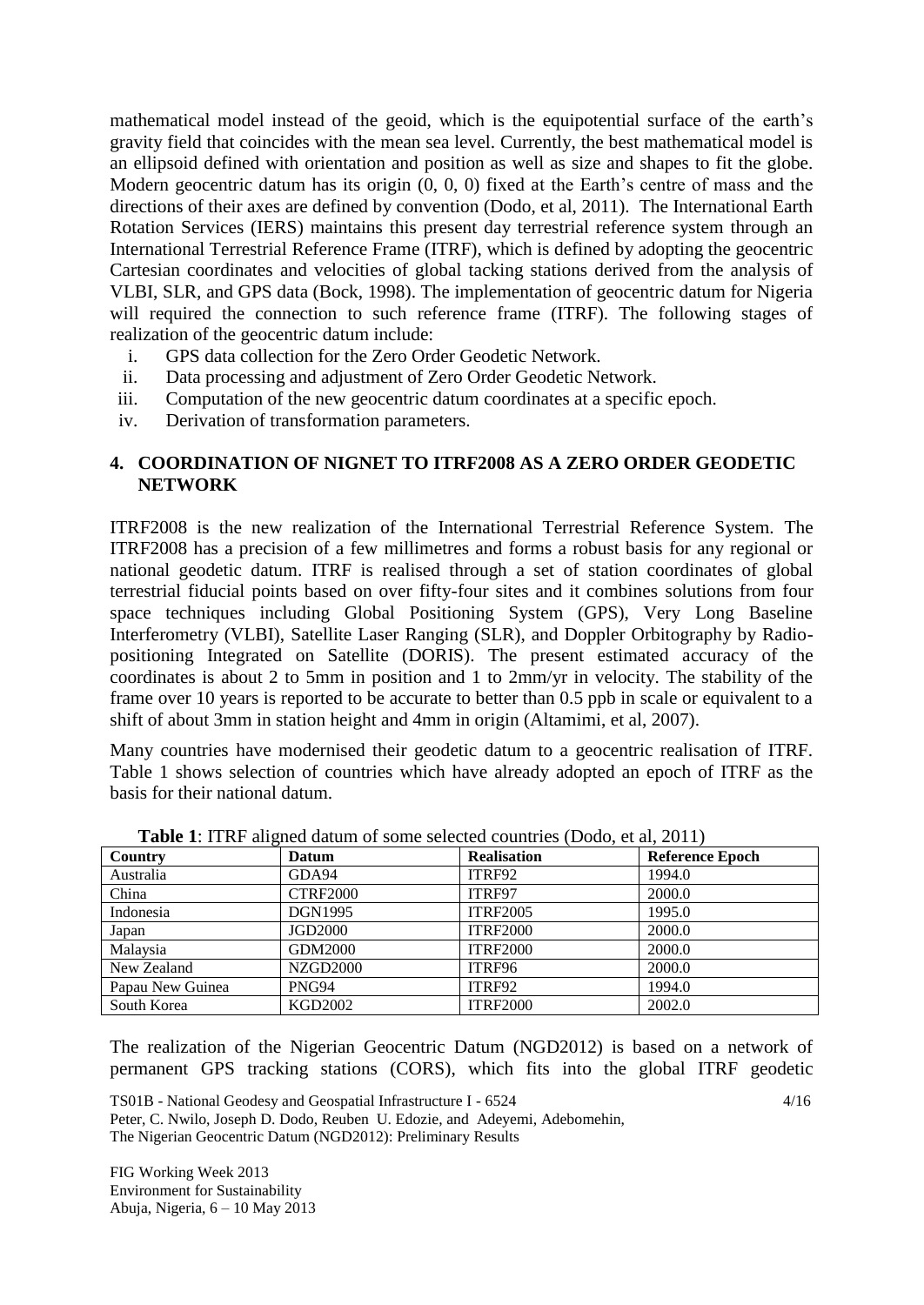framework. Currently, NIGNET consists of eleven (11) active permanent GPS tracking stations (Figure 1), which were established by OSGoF) for geodetic surveying and geodynamic determination. These stations form the so-called Zero Order Geodetic Network.

### **4.1 Data Acquisition**

The links to ITRF2008 were made by acquiring GPS data from Nine (9) International GNSS Service stations (IGS) as shown in Table 2 below. The data were acquired at the period with those of NIGNET. These stations served as the fiducial points.

| <b>Station ID</b> | <b>Station location</b> | Country                  | Appro. Lat (N)          | Apro. Long (N)                | <b>Ellipsoidal</b> |
|-------------------|-------------------------|--------------------------|-------------------------|-------------------------------|--------------------|
|                   |                         |                          |                         |                               |                    |
|                   |                         |                          |                         |                               | Height (m)         |
| <b>HARB</b>       | Pretoria                | Republic of south Africa | $-25^{0}$ 53' 12.84"    | $27^0$ 42' 27.00"             | 1555.0000          |
| <b>NKLG</b>       | Libreville              | Gabon                    | $00^{0}$ 21' 14. 04''   | $09^{0}$ 40' 16.56"           | 31.4800            |
| <b>RABT</b>       | Rabat                   | Morocco                  | $33^0 59' 53.16''$      | $\frac{1}{353^{0}08'}$ 44.52" | 90.1000            |
| <b>RBAY</b>       | Richards bay            | South Africa             | $-28^0$ 47' 43.80"      | $32^{0}$ 04' 42.24''          | 31.7927            |
| <b>SUTH</b>       | Sutherland              | South Africa             | $-32^0$ 22' 48.72"      | $20^0$ 48' 37.80"             | 1799.7659          |
| CAGZ              | Capoterra               | Italy                    | $39^{0}$ 08' 09.24''    | $08^0 58' 22.08''$            | 238.0000           |
| MAS <sub>1</sub>  | maspalomas              | Spain                    | $27^0$ 45' 49.32"       | $344^{\circ} 22' 0.22''$      | 197.3000           |
| NOT <sub>1</sub>  | <b>Noto</b>             | Italy                    | $36^0 52' 33.96''$      | $14^0$ 59' 23.28"             | 126.2000           |
| <b>SFER</b>       | sanfernando             | Spain                    | $36^{\circ}$ 27' 51.48" | $353^0$ 47' 39.84''           | 85.8000            |

**Table 2:** IGS Stations used



**Figure 1:** The Nigerian Permanent GNSS Reference Network (NIGNET) based on ITRF2008 [@ Ref Epoch. 1. JAN. 2012]

TS01B - National Geodesy and Geospatial Infrastructure I - 6524 Peter, C. Nwilo, Joseph D. Dodo, Reuben U. Edozie, and Adeyemi, Adebomehin, The Nigerian Geocentric Datum (NGD2012): Preliminary Results

FIG Working Week 2013 Environment for Sustainability Abuja, Nigeria, 6 – 10 May 2013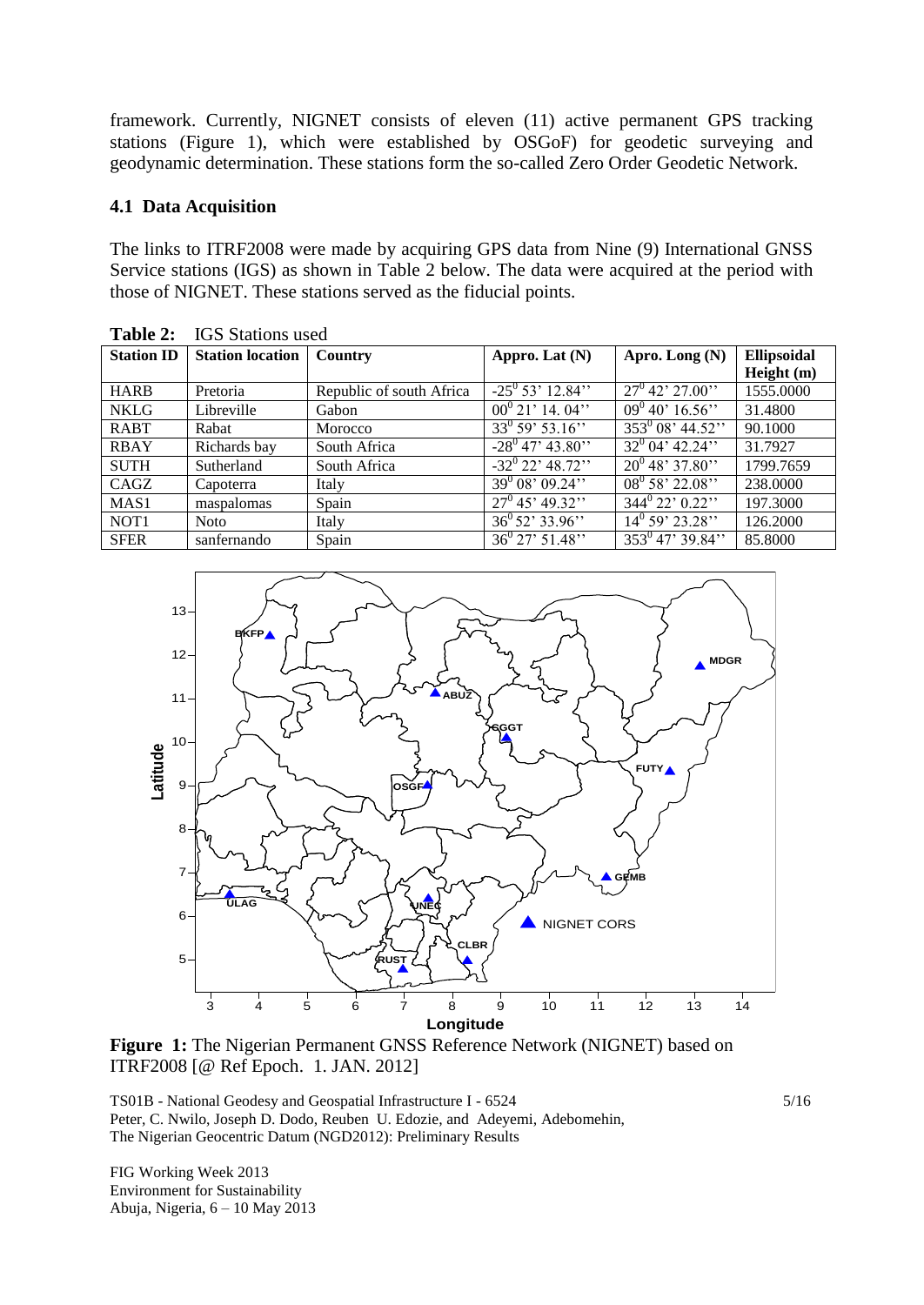

**Figure 2:** IGS Stations used as Reference station for NIGNET (IGS, 2012)

### **4.2 GPS Campaign**

The data were grouped in campaigns and sessions according to year of observation as shown in Table 3

|         |     |     |     |     | $P^{\texttt{1}}$ |                    |     |     |     |     |            |     |
|---------|-----|-----|-----|-----|------------------|--------------------|-----|-----|-----|-----|------------|-----|
| Year    | Jan | Feb | Mar | Apr | May              | Jun                | Jul | Aug | Sep | Oct | <b>Nov</b> | Dec |
| 2010    |     |     |     |     |                  |                    |     |     |     |     |            |     |
| 2011    |     |     |     |     |                  | $\mathbf{\Lambda}$ |     |     |     |     |            |     |
| 2010    | 19  | 28  | 31  | 30  | 31               | 30                 | 31  | 31  | 30  | 31  | 30         | 31  |
| session |     |     |     |     |                  |                    |     |     |     |     |            |     |
| 2011    | 31  | 28  | 31  | 30  | 31               | 30                 | 31  | 31  | 30  | 31  | 30         | 31  |
| session |     |     |     |     |                  |                    |     |     |     |     |            |     |

**Table 3:** GPS Campaigns grouped for processing

In Table 3, there are 12 campaigns in both 2010 and 2011, thus a total of 24 campaigns. Each campaign is divided into sessions. Example, in January campaign for 2010 and 2011, there are 19 sessions in 2010 and 31 sessions in 2011 respectively.

### **4.3 NIGNET Station Availability**

Two years (2010 and 2011) NIGNET data were screened for station data availability. The RINEX file were screened for each station and tabulated according to GPS week. Table 4 shows an extract of the Station data availability according to GPS Week

| Table 4: Sample RINEX Data Availability | $X: Data not availability \quad \sqrt{X}: Data Available$ |  |
|-----------------------------------------|-----------------------------------------------------------|--|
|-----------------------------------------|-----------------------------------------------------------|--|

| <b>Month</b>   | ----<br><b>GPS</b><br>WEE<br>V | <b>ABU</b><br>$\mathbf{z}$ | <b>BKF</b>               | CGG               | <b>CLB</b><br>R | <b>FUT</b> | <b>GEM</b><br>B | <b>MDG</b><br>R | <b>OSG</b> | <b>RUS</b> | ULA<br>lт | <b>UNE</b>   |
|----------------|--------------------------------|----------------------------|--------------------------|-------------------|-----------------|------------|-----------------|-----------------|------------|------------|-----------|--------------|
|                |                                |                            |                          |                   |                 |            |                 |                 |            |            |           |              |
| <b>January</b> | 1564                           | $\mathbf{v}$               | T.<br>$\Lambda$          | $\Lambda$         | $\Lambda$       |            | T.<br>Δ         | v 7<br>л        |            |            |           |              |
|                | 1565                           | $\mathbf{v}$               | $\mathbf{v}$<br>$\Delta$ | $\mathbf{v}$<br>△ | $\Lambda$       |            | $\mathbf{v}$    | $\mathbf{v}$    |            |            |           | $\mathbf{v}$ |

TS01B - National Geodesy and Geospatial Infrastructure I - 6524 Peter, C. Nwilo, Joseph D. Dodo, Reuben U. Edozie, and Adeyemi, Adebomehin, The Nigerian Geocentric Datum (NGD2012): Preliminary Results

FIG Working Week 2013 Environment for Sustainability Abuja, Nigeria, 6 – 10 May 2013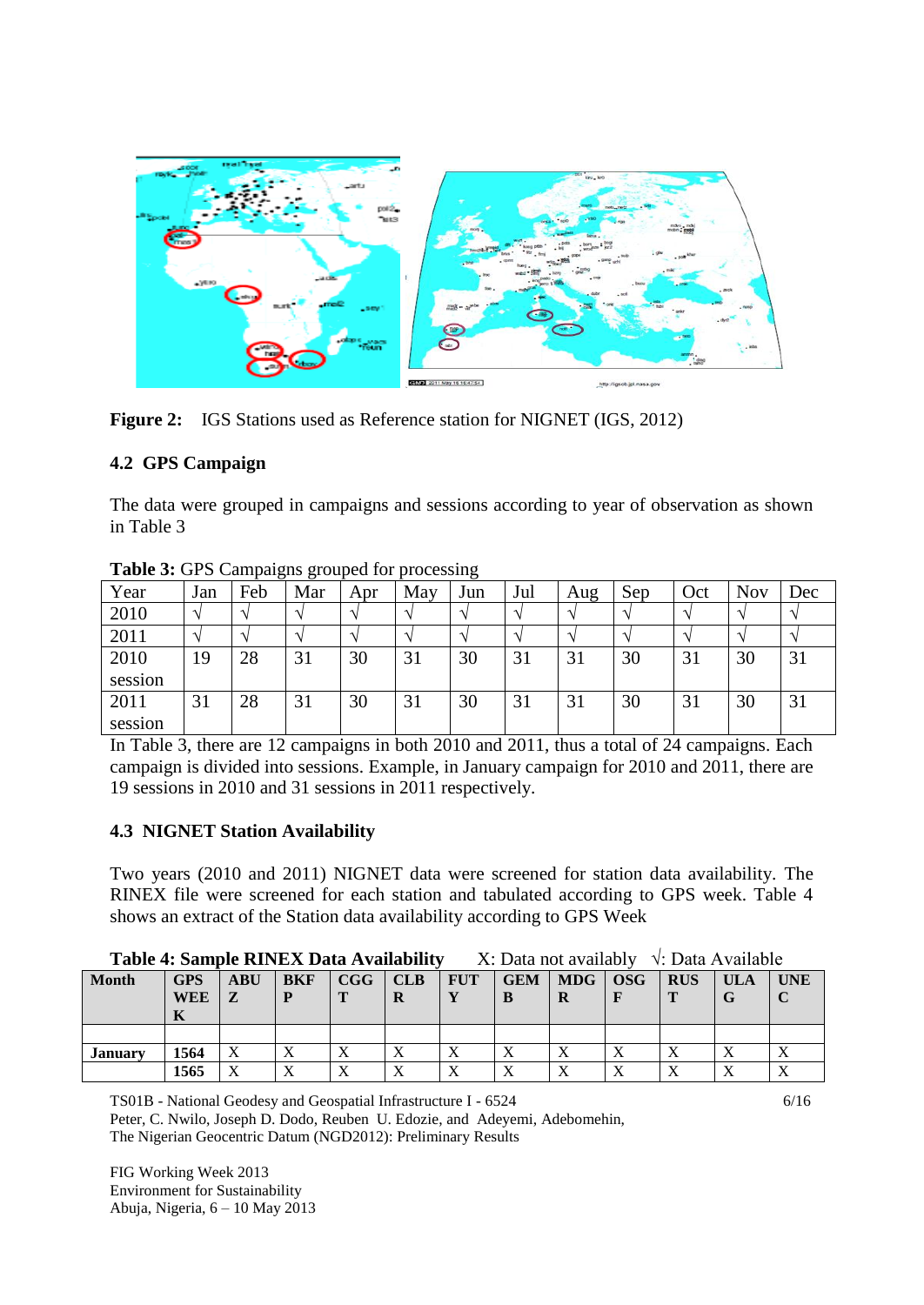|              | 1566 | X | X        | X | X | X | X       | X | X | X | $\overline{\mathbf{u}}$  | X        |
|--------------|------|---|----------|---|---|---|---------|---|---|---|--------------------------|----------|
|              | 1567 | X | X        | X | X | X | X       | X |   | X |                          | X        |
|              | 1568 |   | <b>v</b> | X | X | X | X       | X |   | X | X                        | X        |
|              |      |   |          |   |   |   |         |   |   |   |                          |          |
| February     | 1568 |   | N        |   | X | X | X       | X |   | X | X                        | √        |
|              | 1570 |   | п.       |   | X |   |         | X |   |   | $\mathbf{u}$             | J        |
|              | 1571 |   |          |   | X |   |         | X |   |   |                          | N        |
|              | 1572 |   | N        |   | X |   | $\cdot$ | X |   |   | $\mathbf{u}$             | √        |
|              |      |   |          |   |   |   |         |   |   |   |                          |          |
| <b>March</b> | 1573 |   | X        |   | X |   |         | X |   |   |                          | N        |
|              | 1574 | X | X        |   | X |   |         | X |   |   | $\overline{\phantom{a}}$ | <b>v</b> |
|              | 1575 |   | X        |   | X |   |         | X |   |   |                          | X        |
|              | 1576 | X | X        |   | X |   |         | X |   |   | $\overline{\phantom{a}}$ | X        |
|              | 1577 | X | X        |   | X |   |         | X |   |   |                          | X        |

### **5. DATA PROCESSING**

#### **5.1 Software used**

The Bernese GPS Scientific Software version 5.0 is used in the data processing. The software is developed by a team of geodetic scientists at the Astronomical Institute University of Berne (AUIB) in Switzerland. It has been rated to be one of the high accuracy GPS processing software resulting from its high performance and flexibility in scientific research (Dach et, al, 2007).



**Figure 3:** Data processing procedure employed in the Bernese GPS Scientific Software version 5.0 (Dodo, 2009).

TS01B - National Geodesy and Geospatial Infrastructure I - 6524 Peter, C. Nwilo, Joseph D. Dodo, Reuben U. Edozie, and Adeyemi, Adebomehin, The Nigerian Geocentric Datum (NGD2012): Preliminary Results

FIG Working Week 2013 Environment for Sustainability Abuja, Nigeria, 6 – 10 May 2013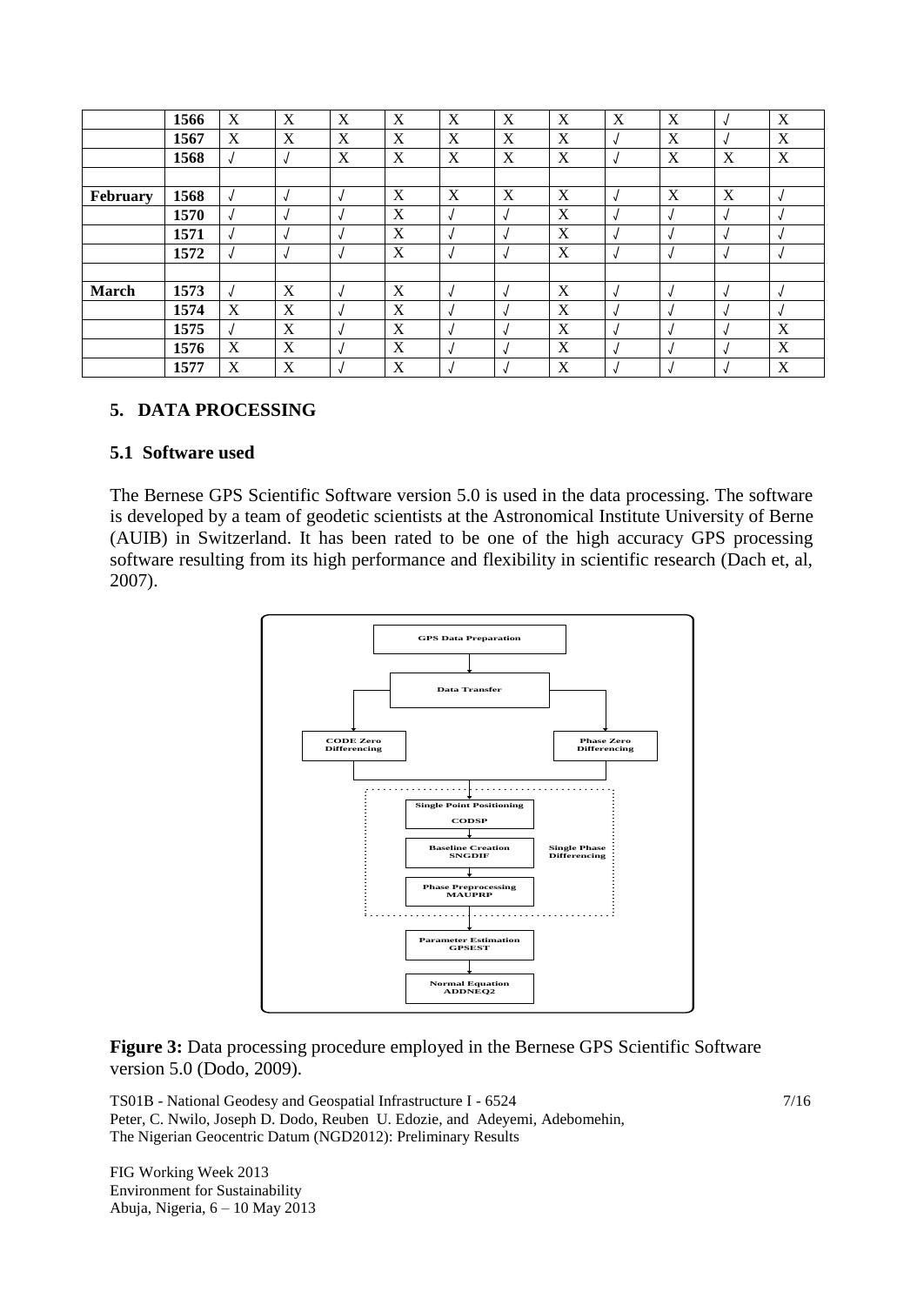### **5.2 Processing Parameters**

The GPS data processing is divided into three parts namely (a) Pre-processing (b) Daily Adjustment and (c) Weekly combination. Daily pre-processing was preformed to eliminate satellite clock biases, estimate receiver clock correction, and to screen for cycle slips. Quasi Ionosphere Free strategy has been used for the ambiguity fixing with the average resolved ambiguity at around 75%. The daily solutions of independent baselines were computed using carrier phase double difference with Dry Neill Mapping Function for troposphere that was estimated for every two hours. Analyses of the weekly solutions were carried out to exclude bad station solutions based on both free and heavily constrained (with respect to the 9 IGS stations) network adjustment.

**Table 5:** Processing Parameters

RINEX data at 30 second sampling rate IGS final orbit 24 hours sliding window processing ITRF 2008 reference frame Cut-off satellite elevation angle at  $3<sup>0</sup>$ Quasi-Ionosphere free  $(L_3)$  ambiguity free Saastamoinen Troposphere model IGS fixed stations Neil Mapping Function Free network adjustment Constrain Network adjustment Ocean Tide Loading for each station [FE2004]

## **6. RESULTS AND ANALYSIS**

The final combined solution for the year 2010 and 2011 consists of 104 weekly solutions and 19 stations (8 IGS stations and 11 NIGNET stations). Two strategies were employed to obtain optimum results and to check for outliers in the final adjustment. The two strategies are as follow:

## **6.1 Free Network Adjustment**

The objective of the free network adjustment with the introduction of Helmert transformation was to adjust the weekly normal equation freely and transform them using the nine (9) IGS station for determining the NIGNET station coordinate; while the Eleven (11) NIGNET Stations were subsequently used to determine the sixty (60) GPS monument station coordinates. This process allowed for the internal reliability investigation and to detect outliers. With the introduction of reference velocity for the fixed stations, the final coordinates for all stations were transformed to the middle of the observation epoch. i.e. 1 January 2012.

TS01B - National Geodesy and Geospatial Infrastructure I - 6524 Peter, C. Nwilo, Joseph D. Dodo, Reuben U. Edozie, and Adeyemi, Adebomehin, The Nigerian Geocentric Datum (NGD2012): Preliminary Results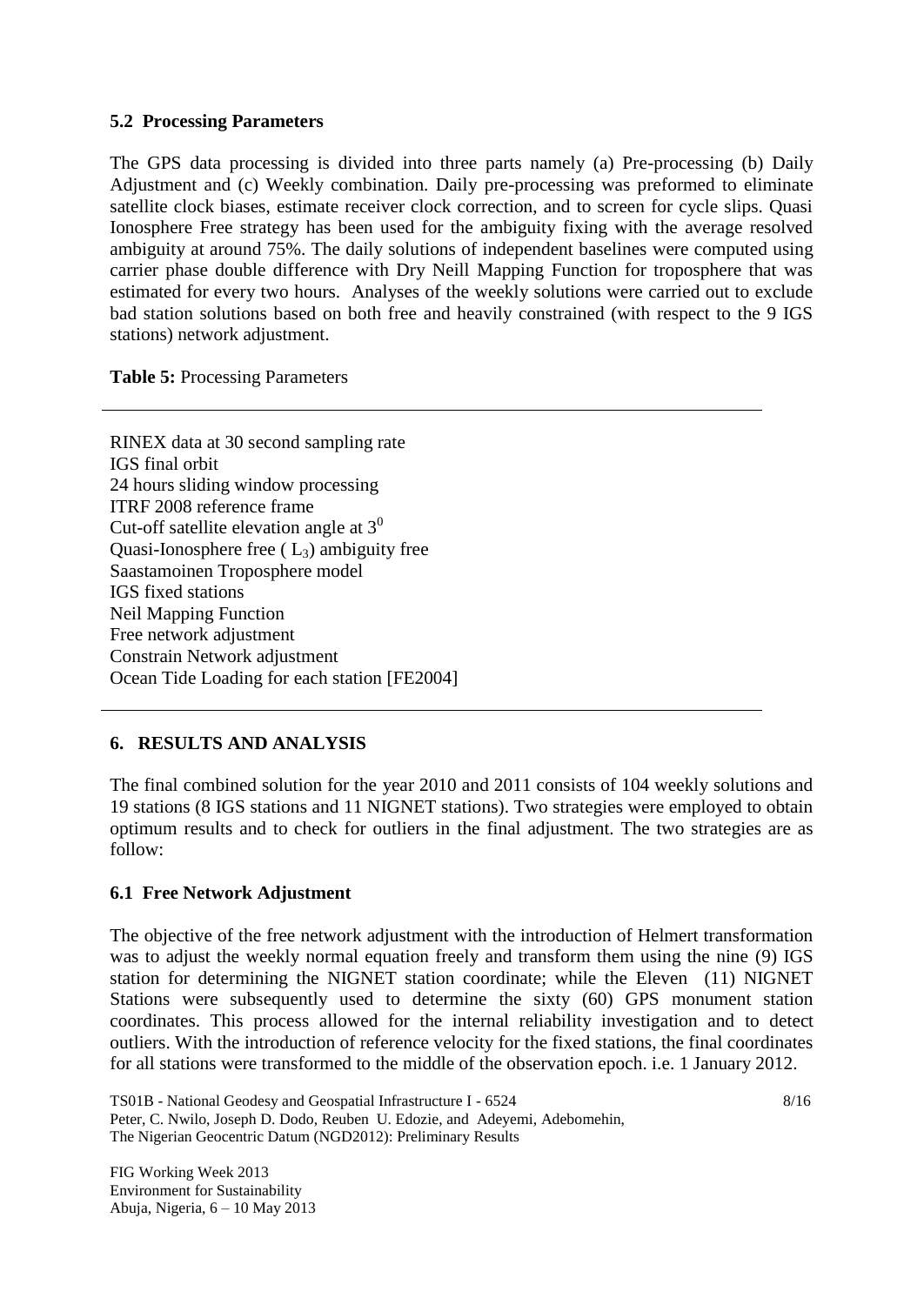=============================<br>Program : HELMR1<br>Purpose : Helmert Transformation<br>Campaign: C:\HELMERT<br>Date : 21-Aug-2012 16:54 Bernese GPS Software Version 5.0 Default session: 2280 year 2012<br>User name : DODO2 1UN2010 CAMPATGN: SESSTON 7 --------------------------------------FILE 1: FEBRUARY 2010 CAMPAIGN: SESSION 6<br>FILE 2: ITRF2008 FOR GPS TRANSFORMATION IN EQUATORIAL SYSTEM (X, Y, Z):<br>RESIDUALS IN LOCAL SYSTEM (NORTH, EAST, UP) I NUM I  $|$  FLG  $|$ RESIDUALS IN METERS **NAME** т Ī  $-0.0160  
\n0.0003  
\n-0.0001  
\n0.0000  
\n0.0013  
\n0.0000$  $0.0379$ <br>0.0004<br>-0.0004<br>-0.0008<br>0.0393<br>0.0009  $0.0178$ <br>0.0004<br>0.0013<br>-0.0008<br>0.0272 N<br>N<br>N<br>N<br>N<br>T<br>T  $\mathbf{R}$ **CAGZ**<br>HARB  $\frac{1}{2}$ MAS1<br>NKLG<br>NOT1  $3456$ k.  $-0.0009$ **RABT** T RMS / COMPONENT  $\overline{\phantom{a}}$  $0.0002$  $0.0008$  $0.0011$ Ï Ï T NUMBER OF PARAMETERS :<br>NUMBER OF COORDINATES :<br>RMS OF TRANSFORMATION :  $\begin{smallmatrix}7\12\0.0010 M\end{smallmatrix}$ PARAMETERS: TRANSLATION IN X<br>
TRANSLATION IN Y :<br>
TRANSLATION IN Z :<br>
ROTATION AROUND X-AXIS:<br>
ROTATION AROUND Y-AXIS:<br>
ROTATION AROUND Y-AXIS:<br>
ROTATION AROUND Z-AXIS:<br>
SCALE FACTOR :  $\begin{array}{cccc} 0.0405 ~+-~ 0.0013~{\rm M} \\ -0.0755 ~+-~ 0.0041~{\rm M} \\ -0.0529 ~+-~ 0.0027~{\rm M} \\ 0 ~& 0.00097 ~+-~ ~0.00004 ~~{\rm''} \\ 0 ~& 0.00216 ~+-~ ~0.00010 ~~{\rm''} \\ 0 ~& 0.00288 ~+-~ ~0.00015 ~~{\rm''} \\ -0.0034 ~+ -~ ~0.0002~{\rm MM/KM} \end{array}$  $\begin{smallmatrix}0\0\0\end{smallmatrix}$ NUMBER OF ITERATIONS : 3

**Figure 4:** RMS of Residuals for IGS Station (Free Network Adjustment)

TS01B - National Geodesy and Geospatial Infrastructure I - 6524 Peter, C. Nwilo, Joseph D. Dodo, Reuben U. Edozie, and Adeyemi, Adebomehin, The Nigerian Geocentric Datum (NGD2012): Preliminary Results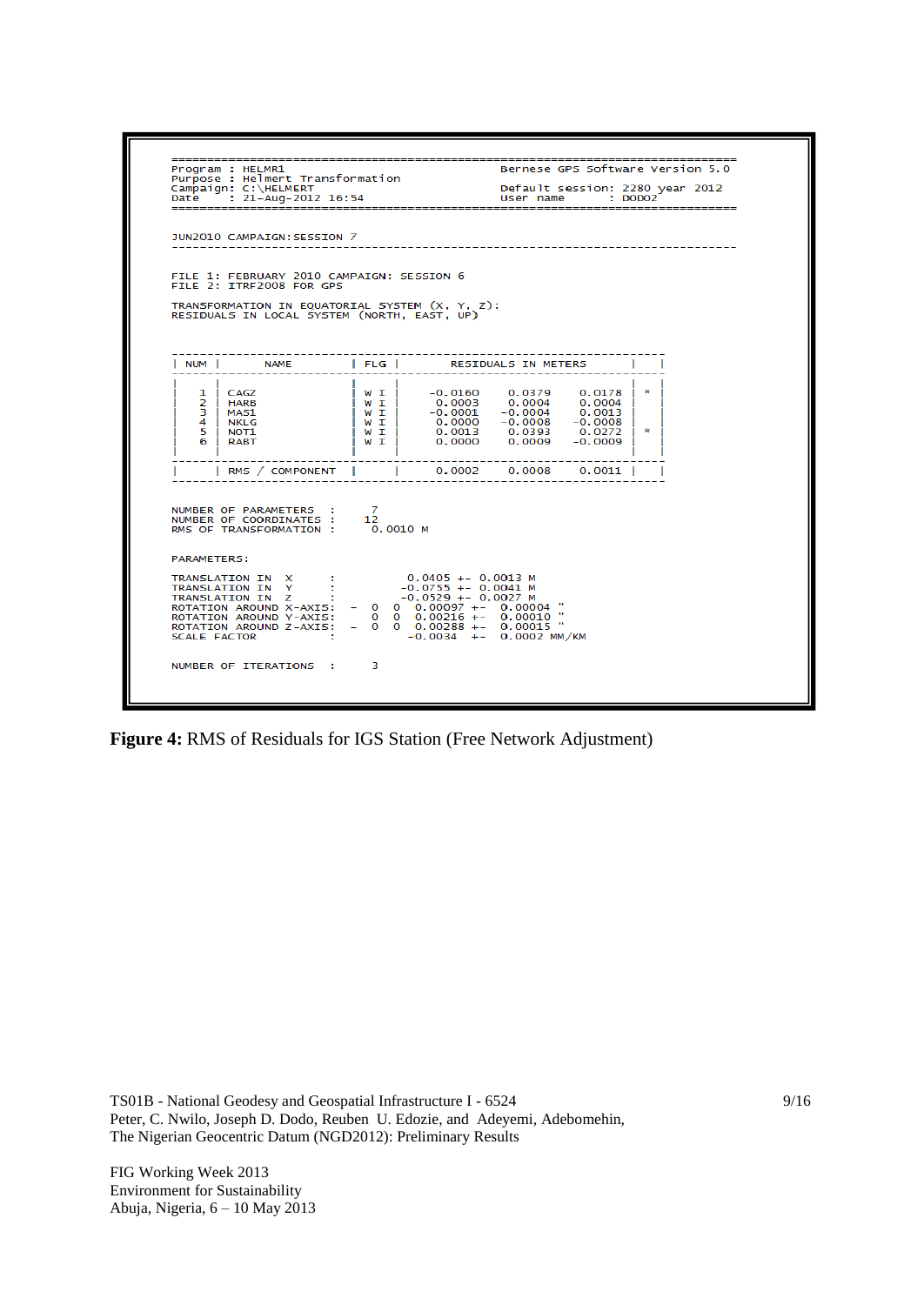

**Figure 5:** RMS of Residuals for NIGNET Station (Free Network Adjustment)

Comparison of IGS stations coordinates were made in order to determine the accuracy of the network with respect to the IGS stations. With the final combined coordinate from the network adjustment projected to 2 January 2012 (IGS and NIGNET stations), the reference coordinates for the IGS stations were transformed on the same epoch as the adjusted coordinates. In Figure 4, the accuracy of the NIGNET network compare to the ITRF2008 is 0.2 to 0.8 mm in the horizontal and 0.11 mm in the height component

From figure 5, it can be concluded that the accuracy for NIGNET stations with respect to the ITRF2008 reference frame with free network strategy is 7.5 to 17.5 mm in the horizontal component and 16 to 20 mm in height component.

## **6.2 Heavily Constrained Adjustment**

The heavily constrained adjustment was to adopt the specific reference frame in ITRF2008. In Figure 6, the result shows that, the RMS in easting component is larger than the northing components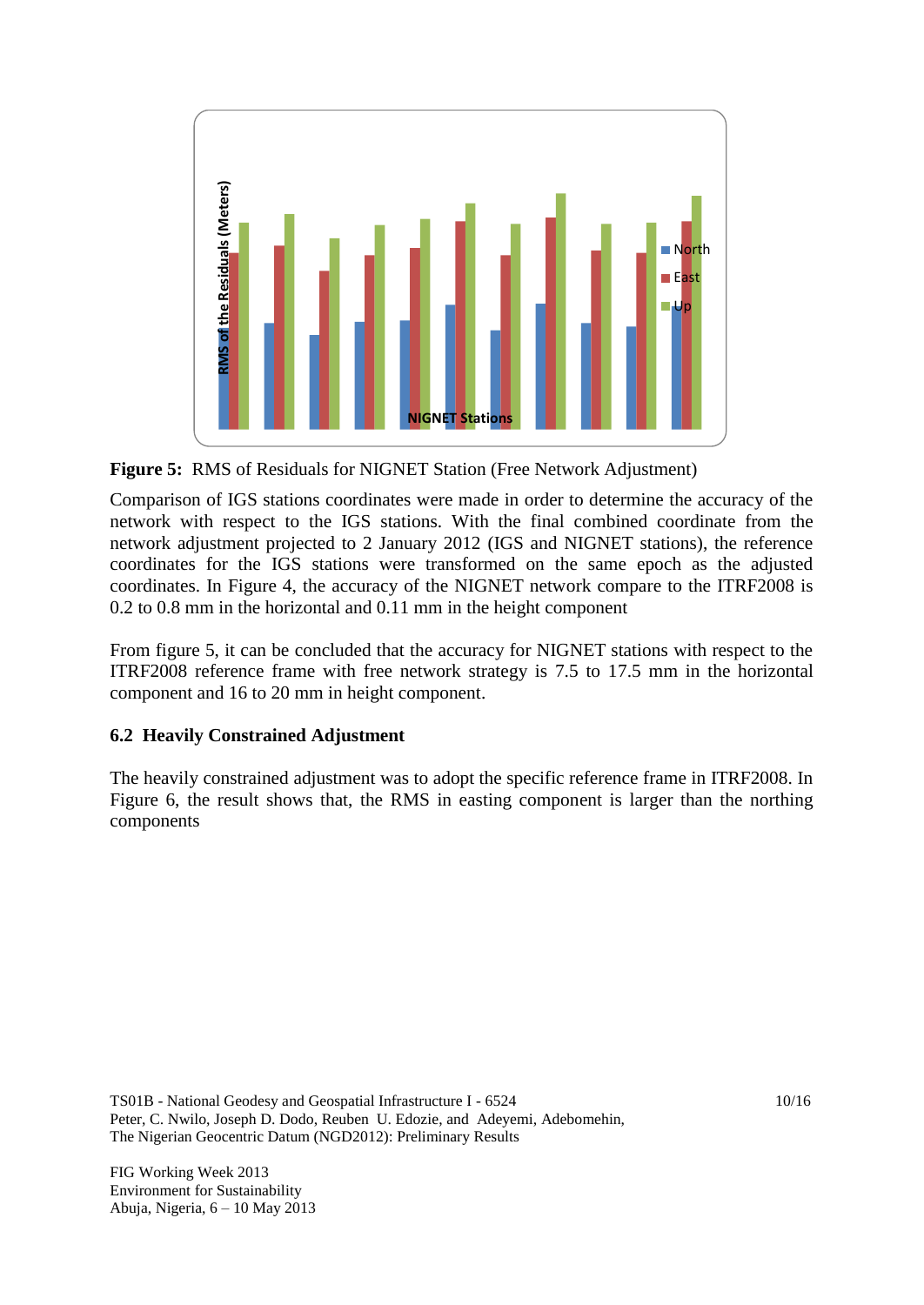

Figure 6: RMS of Residuals for NIGNET Station (Heavily Constrained Network Adjustment)

The figures also show that the accuracy of station coordinates is between 1 to 4 mm in horizontal component and 2 to 5 mm in the height component. Comparison between coordinates obtained from the free network adjustment and heavily constrained adjustment were made. The two coordinates set fits nicely with the RMS of 0.2 mm, 0.2 mm and 0.3 mm for the north, east and up component respectively. The transformation parameter for dx is 0.7 mm, dy is 1.8 mm and dz is 1.6 mm.

The translations component shows that the coordinates between the two strategies are almost identical. With the above statistic, the coordinates of the heavily constrained adjustment based on ITRF 2008 was adopted as the final coordinates (Epoch 01.01.2012) for the Zero Order

TS01B - National Geodesy and Geospatial Infrastructure I - 6524 Peter, C. Nwilo, Joseph D. Dodo, Reuben U. Edozie, and Adeyemi, Adebomehin, The Nigerian Geocentric Datum (NGD2012): Preliminary Results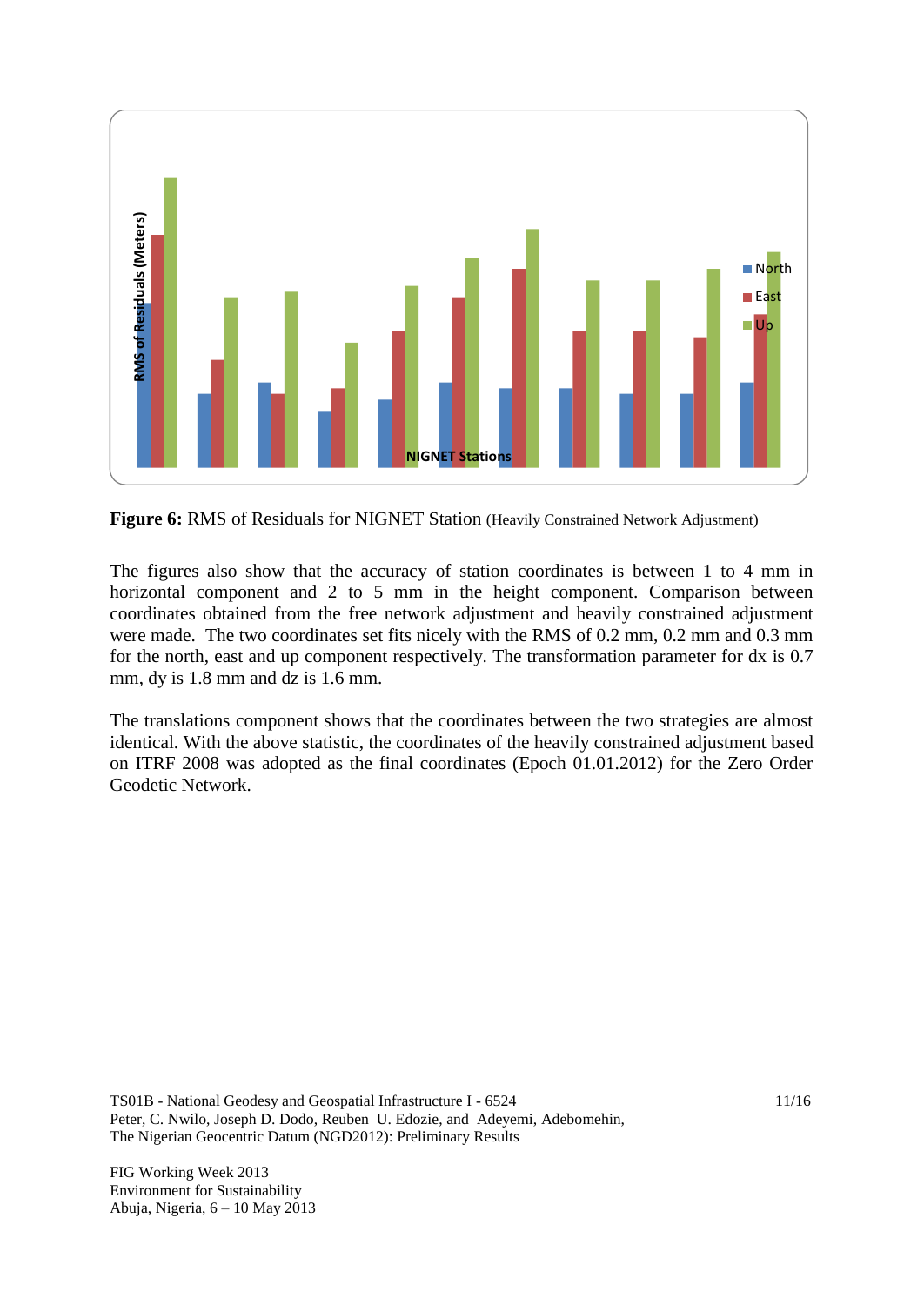|           |                    |                                                                                   |                |  |                |                       |                                                    | NUM       NAME          FLG           RESIDUALS IN METERS |  |
|-----------|--------------------|-----------------------------------------------------------------------------------|----------------|--|----------------|-----------------------|----------------------------------------------------|-----------------------------------------------------------|--|
| $\sim$ 1. |                    |                                                                                   |                |  |                |                       |                                                    |                                                           |  |
|           | 1   ABUZ           |                                                                                   |                |  |                |                       |                                                    | $  II  $ 0.0003 0.0000 0.0000                             |  |
|           | 2   BKFP           |                                                                                   |                |  |                |                       |                                                    | IIII 0.0003 0.0000 0.0002I                                |  |
|           | 3 I CGGT           |                                                                                   |                |  |                |                       |                                                    | I I   0.0002 -0.0001 0.0003                               |  |
|           | 4 I CLBR           |                                                                                   | $\blacksquare$ |  |                |                       |                                                    | $0.0000$ $0.0000$ $0.0004$                                |  |
|           | 5   FUTY           |                                                                                   | $\mathbf{I}$   |  |                |                       | $-0.0003 - 0.0003$                                 | 0.0002 1                                                  |  |
|           | 6 I GEMB           |                                                                                   | $\mathbf{I}$   |  |                |                       |                                                    | $-0.0001$ 0.0005 0.0002                                   |  |
|           | 7   MDGR           |                                                                                   |                |  | $\blacksquare$ |                       |                                                    | $0.0001 -0.0003 -0.0005$                                  |  |
|           | 8 I OSGF           |                                                                                   |                |  |                |                       |                                                    | I I   -0.0001 0.0000 -0.0002                              |  |
|           | I 9 I RUST         |                                                                                   | $\blacksquare$ |  |                |                       |                                                    | $0.0000$ $0.0001$ $-0.0003$                               |  |
|           | 10   ULAG          |                                                                                   | $\blacksquare$ |  |                | 0.0000                |                                                    | $0.0001 - 0.0002$  <br>$0.0000$ $0.0000$ $-0.0001$ I      |  |
|           | 11   UNEC          |                                                                                   |                |  | $\blacksquare$ |                       |                                                    |                                                           |  |
|           |                    |                                                                                   |                |  |                |                       |                                                    |                                                           |  |
|           |                    |                                                                                   |                |  |                |                       |                                                    | RMS / COMPONENT     0.0002 0.0002 0.0003                  |  |
|           |                    |                                                                                   |                |  |                |                       |                                                    |                                                           |  |
|           |                    | NUMBER OF PARAMETERS : 7<br>NUMBER OF COORDINATES : 33<br>RMS OF TRANSFORMATION : |                |  | 0.0002 M       |                       |                                                    |                                                           |  |
|           | <b>PARAMETERS:</b> |                                                                                   |                |  |                |                       |                                                    |                                                           |  |
|           |                    | TRANSLATION IN X : -0.0007 +- 0.0011 M                                            |                |  |                |                       |                                                    |                                                           |  |
|           |                    | TRANSLATION IN Y :                                                                |                |  |                | $-0.0018$ +- 0.0015 M |                                                    |                                                           |  |
|           |                    | TRANSLATION IN Z :                                                                |                |  |                |                       | $0.0016$ +- $0.0017$ M                             |                                                           |  |
|           |                    |                                                                                   |                |  |                |                       | ROTATION AROUND X-AXIS: 0 0 0.00001 +- 0.00004 "   |                                                           |  |
|           |                    |                                                                                   |                |  |                |                       | ROTATION AROUND Y-AXIS: - 0 0 0.00005 +- 0.00005 " |                                                           |  |
|           |                    |                                                                                   |                |  |                |                       | ROTATION AROUND Z-AXIS: - 0 0 0.00005 +- 0.00005 " |                                                           |  |
|           | SCALE FACTOR       | <b>Contract Contract Contract</b>                                                 |                |  |                |                       | $0.0001$ +- $0.0002$ MM/KM                         |                                                           |  |

**Figure 7:** RMS of Residuals for NIGNET in both Free and Constrained Adjustment

### **7. Coordination of the Nigerian Primary Geodetic Network (NPGN)**

GPS observations were carried out on some existing Nigerian Primary Triangulation stations, while some stations were re-established. These GPS geodetic network together with its reference frame must be continually upgraded to provide accessibility to high accuracy GPS control. Thus, a GPS campaign was carried out from October 2010 to April 2011. A total of 60 stations were observed for a period of 48 hours to form the strengthening network. These stations were even distribution through out the GPS Network so as to connect the existing Nigerian Primary Triangulation Network to the Zero Order Geodetic Network (NIGNET) and thus defining a new Nigerian Primary Geodetic Network (NPGN) based on NGD2012 reference frame.

The observed data from the sixty (60) GPS monuments were processed using the same NIGNET stations processing procedure. The strengthening of the network involved two stages of network adjustment namely, the free network and the heavily constrain network adjustment. In the constrained adjustment, NIGNET stations held fixed to adjust the observed baseline vectors to obtain the link station's coordinates to conform to NGD2012.

TS01B - National Geodesy and Geospatial Infrastructure I - 6524 Peter, C. Nwilo, Joseph D. Dodo, Reuben U. Edozie, and Adeyemi, Adebomehin, The Nigerian Geocentric Datum (NGD2012): Preliminary Results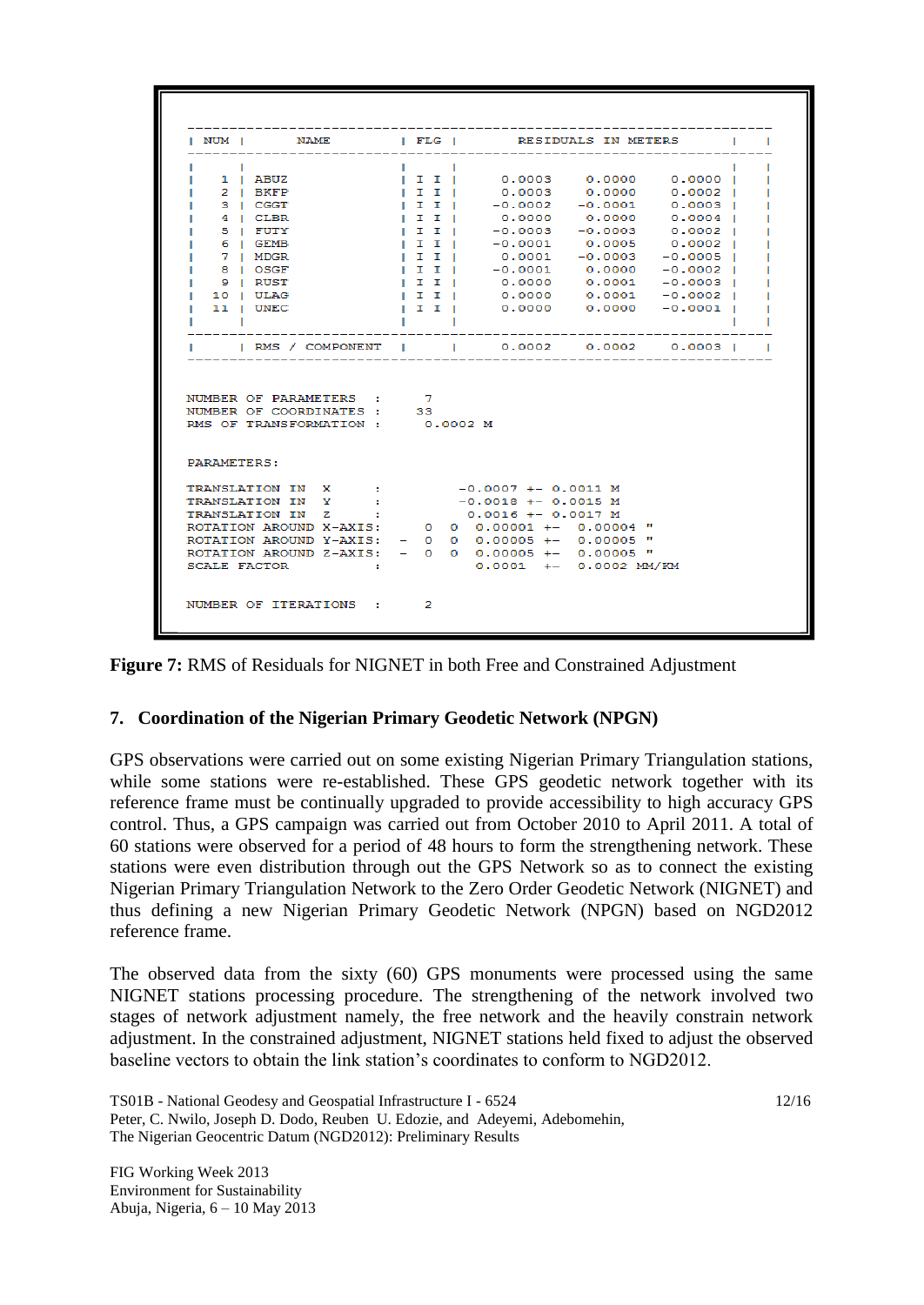

**Figure 8:** The New Nigerian Primary Geodetic Network based on ITRF2008 [**@ Ref EPOCH. JANUARY 1ST 2012]**

Quality assessment for network shows that differences less than 10 mm is achieved. Only one station in NPGN could not be processed due to poor data quality. The final heavily constrained adjustment used 11 NIGNET stations as fixed with the introduction of their respective standard deviation from the previous adjustment (Fixed NIGNET stations). This strategy allowed the GPS vectors to rotate throughout the network.

| No.          | <b>Station</b>   |           | Root Mean Square Error (RMS) @<br><b>Ref. Epoch 01. JAN.2012</b> |                  |  |  |  |  |
|--------------|------------------|-----------|------------------------------------------------------------------|------------------|--|--|--|--|
|              | ID               | North (m) | East (m)                                                         | Ellip.Height (m) |  |  |  |  |
| 1            | 00F7             | 0.00100   | 0.00205                                                          | 0.00340          |  |  |  |  |
| $\mathbf{2}$ | 00H4             | 0.00178   | 0.00640                                                          | 0.01143          |  |  |  |  |
| 3            | 00H <sub>5</sub> | 0.01040   | 0.00303                                                          | 0.04180          |  |  |  |  |
| 4            | 00L8             | 0.00456   | 0.00136                                                          | 0.00127          |  |  |  |  |
| 5            | 00P6             | 0.00295   | 0.00120                                                          | 0.00164          |  |  |  |  |
| 6            | 00X1             | 0.00685   | 0.00338                                                          | 0.00568          |  |  |  |  |
| 7            | 00X3             | 0.00430   | 0.00104                                                          | 0.00118          |  |  |  |  |
| 8            | 00X4             | 0.00120   | 0.00519                                                          | 0.02440          |  |  |  |  |
| 9            | 00X5             | 0.00157   | 0.00693                                                          | 0.00533          |  |  |  |  |

**Table 10:** Extract of Summary result of the mean RMS of the combination of the daily solutions into unique weekly solutions for 10 stations

TS01B - National Geodesy and Geospatial Infrastructure I - 6524 Peter, C. Nwilo, Joseph D. Dodo, Reuben U. Edozie, and Adeyemi, Adebomehin,

The Nigerian Geocentric Datum (NGD2012): Preliminary Results

FIG Working Week 2013 Environment for Sustainability Abuja, Nigeria, 6 – 10 May 2013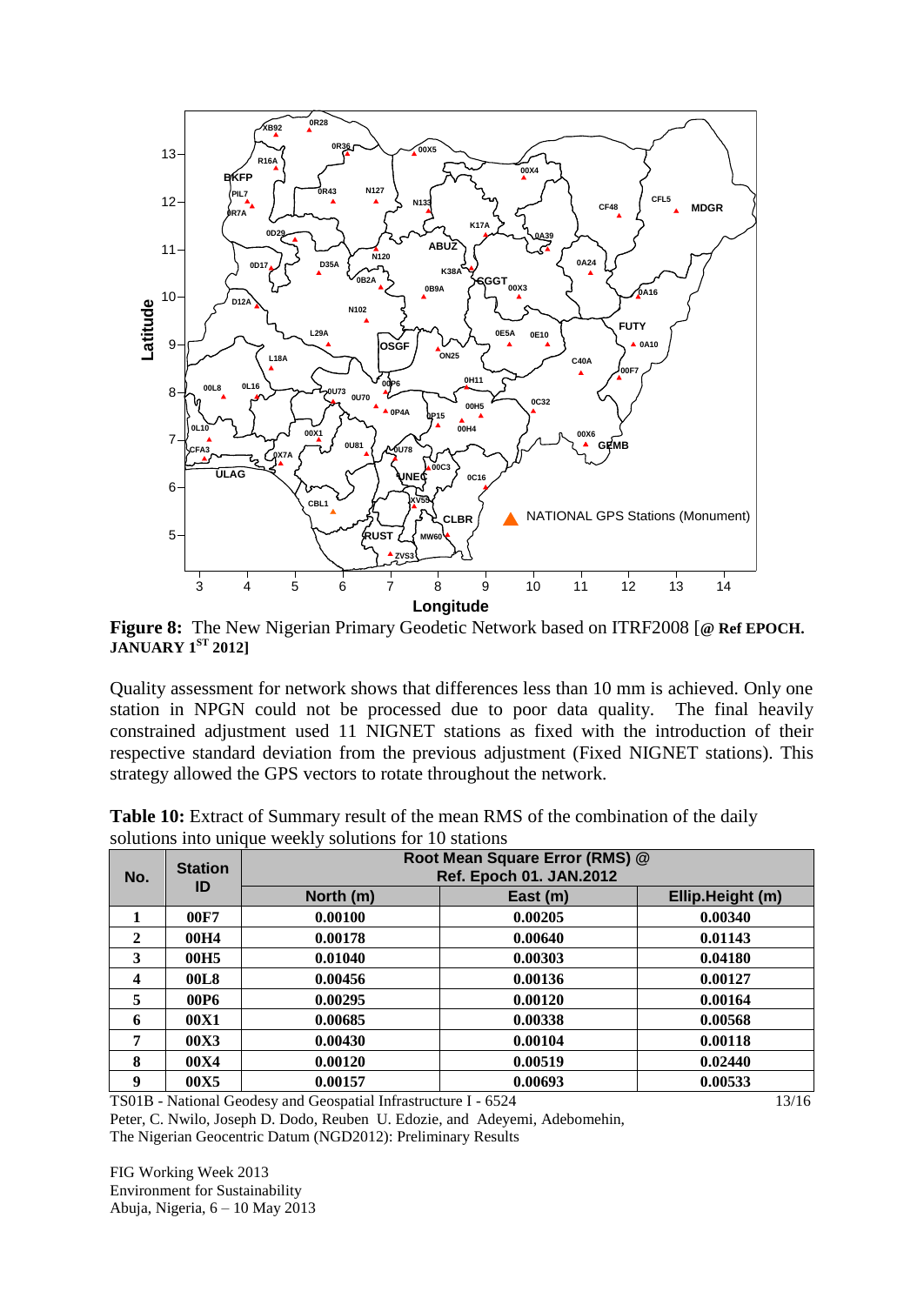| __ | $-$<br>$\sim$ $ -$<br>$\boldsymbol{\theta}$<br>10<br>- -<br>m<br>$\mathbf{u}$<br>эU<br>. . |
|----|--------------------------------------------------------------------------------------------|
|----|--------------------------------------------------------------------------------------------|

The new NPGD has been successfully established with connection to the Zero Order Geodetic Network and its coordinates referred to the ITRF2008 Epoch 00.0 with an accuracy of 1 to 10 mm.



**Figure 8:** The NIGNET and Nigerian Primary Geodetic Network (GPS Monuments) [@ ref epoch. January  $1<sup>st</sup> 2012$ ]

## **8. CONCLUSION**

The Nigerian Geocentric Datum NGD2012 is a fulfilment of the African Reference Frame (AFREF) vision. With an accuracy of 10 mm defined in ITRF2008, it formed the backbone for all surveying and mapping activities. The new NGD2012 will be maintained and managed through the Nigerian Permanent GNSS Network of Continuously Operating Reference Stations (CORS), these form the Zero Order Geodetic Network and thus a high accuracy, homogeneous and up-to-date datum will always be available to the nation. It is undeniable that the NGD2012 will provide an internationally compatible system for all spatial data. This in turn will generate greater benefit in the application of satellite positioning particularly GPS in the country. With the country enjoying vigorous development and the government supporting the growth of the spatial information industry, the challenge is for the OSGoF to evolve strategies and structure such that it is well positioned to continue to serve the needs of the nation. It is hoped that in this new millennium of an ever-increasing demand for geodetic products, OSGoF will continuously formulate and undertake its modernisation programmes

TS01B - National Geodesy and Geospatial Infrastructure I - 6524 Peter, C. Nwilo, Joseph D. Dodo, Reuben U. Edozie, and Adeyemi, Adebomehin, The Nigerian Geocentric Datum (NGD2012): Preliminary Results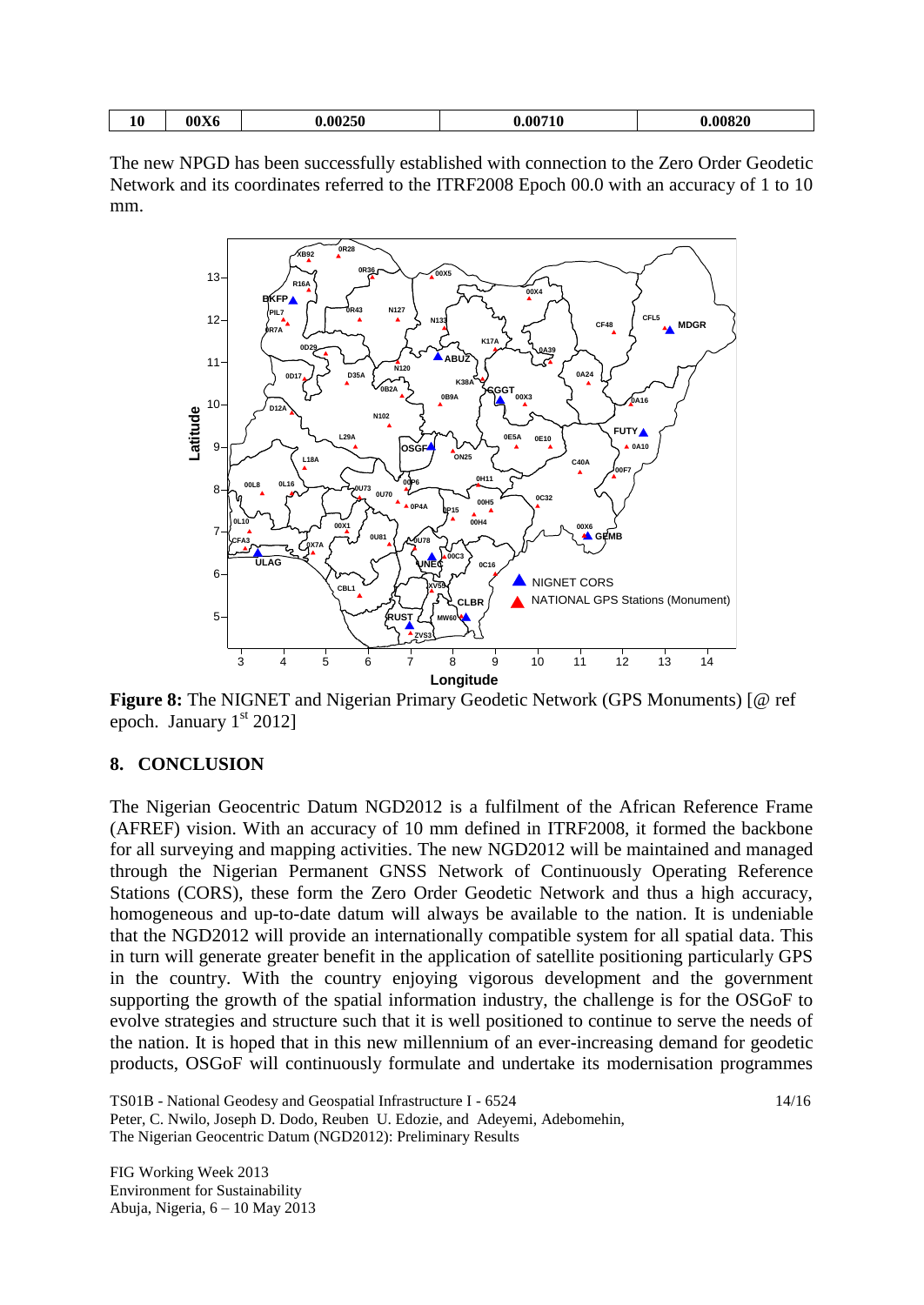by introducing more innovative strategies in areas of surveying and mapping. Undoubtedly, with this effort OSGoF will be in position to achieve its mission and objectives in line with Federal Government Transformation agenda.

#### **ACKNOWLEDGMENT**

The authors acknowledged the Surveyor General of the Federation, Prof. P. C. Nwilo for initiating this project. The authors also thank the Office of the Surveyor General of the Federation for providing all data used in this project.

#### **REFERENCES**

- Bock, Y (1998). Reference Systems. In Teunissen, P.J.G. & Kleusberg, A. (Eds), GPS for Geodesy (pp. 1-41).
- Abdul Kadir, T., Majid, K., Kamaludin, M. O., Hua, T.C., Azhari, M., Rahim, M. S., Chang, L. H., Soeb, N Azhari bin Mohamed, Rahim bin Hj. Mohamad Salleh, Chang Leng Hua and Soeb bin Nordin (2003). Geocentric Datum of Malaysia (GDM2000). *A Technical Manual*. Mapping Division Department of Survey and Mapping Malaysia
- Altamimi, Z, X. Collilieux, J. Legrand, B Garayt, and C. Boucher (2007), ITRF2005; A new release of the International Terrestrial Reference Frame based on series of station positions and Earth Orientation parameters, *Journal of .Geophysical Research*. 112.
- Dach, R, Hugentobler, U., Fridez, P., Meindl, M. (2007). *Bernese GPS Software*: Astronomical Institute, University of Berne, Switzerland.
- Dodo, J. D., (2009): Tropospheric Delay Modelling in a Local Global Positioning System (GPS) Network. A PhD. Thesis in Geomatic Engineering. Universiti Teknologi Malaysia. Malaysia. 304pgs
- Dodo, J. D., Yakubu, T. A., Usifoh, E. S., and Bojude, A M. (2011). ITRF 2008 Realization of the Nigerian Geocentric Datum (GDN2012): Preliminary Results. *Journal of Emerging Trends in Engineering and Applied Sciences (JETEAS).* 2 (6): pp 978-986. Scholarlink Research Institute Journals, UK. 2011 (ISSN: 2141-7016)
- International GNSS Service (2012). *Tracking Stations* from<http://igscb.jpl.nasa.gov/>(last accessed 30/05/2012).

#### **BIOGRAPHICAL NOTES**

TS01B - National Geodesy and Geospatial Infrastructure I - 6524 Peter, C. Nwilo, Joseph D. Dodo, Reuben U. Edozie, and Adeyemi, Adebomehin, The Nigerian Geocentric Datum (NGD2012): Preliminary Results